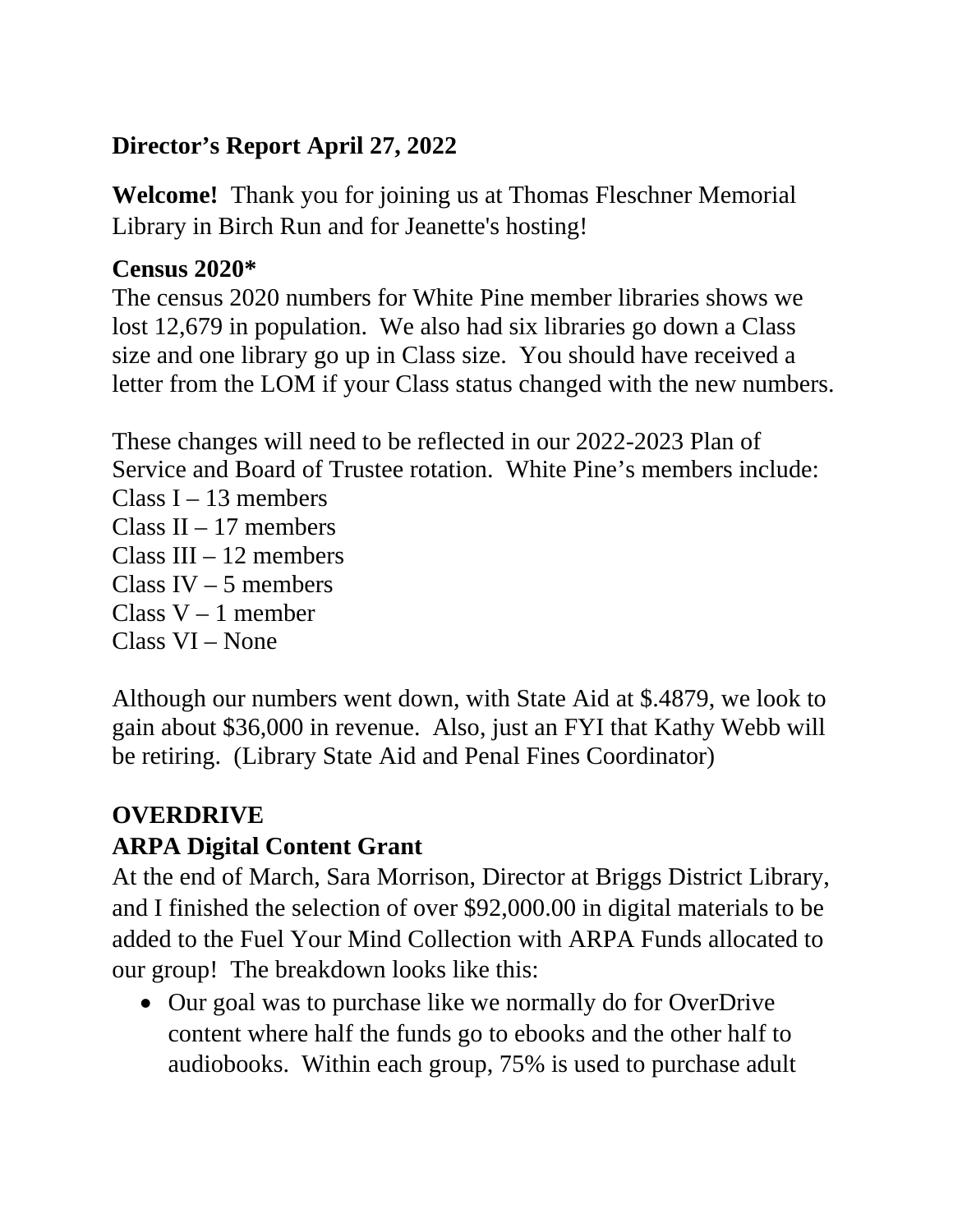materials and 25% for children's materials. There were not as many audiobooks available for us to purchase, but we did our best!

- All items are one copy/one user, so they won't expire which was a requirement of the grant.
- Purchased 1,746 ebooks with an average cost of \$26.34.
- Purchased 898 audiobooks with an average cost of \$51.24.
- Total items purchased were 2,644 at a final cost of \$92,000.83.
- Items purchased were from 2015 to current pub dates.
- Hoping to curate the ARPA collection and have it at the top of the selection area so when patrons log in they see the new content and that it was purchased with ARPA funds.

#### **eMagazines**

In other OverDrive news, I purchased the simultaneous use eMagazines for another year for \$17,500.00 and was able to do it when they had their special Friday Frenzy sale where our group earned 5% content credit for every Marketplace order placed that day. I placed our regular monthly order at that time as well so we should have a content credit of \$1,055.83 to spend on future orders.

### **State Aid**

I have completed the State Aid Stats for the members and emailed them to each library. If you haven't received the email with the compiled stats that I configure, you may have not sent me your State Aid Report. Feel free to do so and I will send you your stats. I encourage you to do this because I was able to find two issues with reports and the members were able to get their information corrected by Joe Hamlin and then the state aid check was sent out.

### **Rides Delivery\***

If you recall, MCLS has been working on a new pricing structure for Rides Delivery. As you may or may not know, the UP is charged about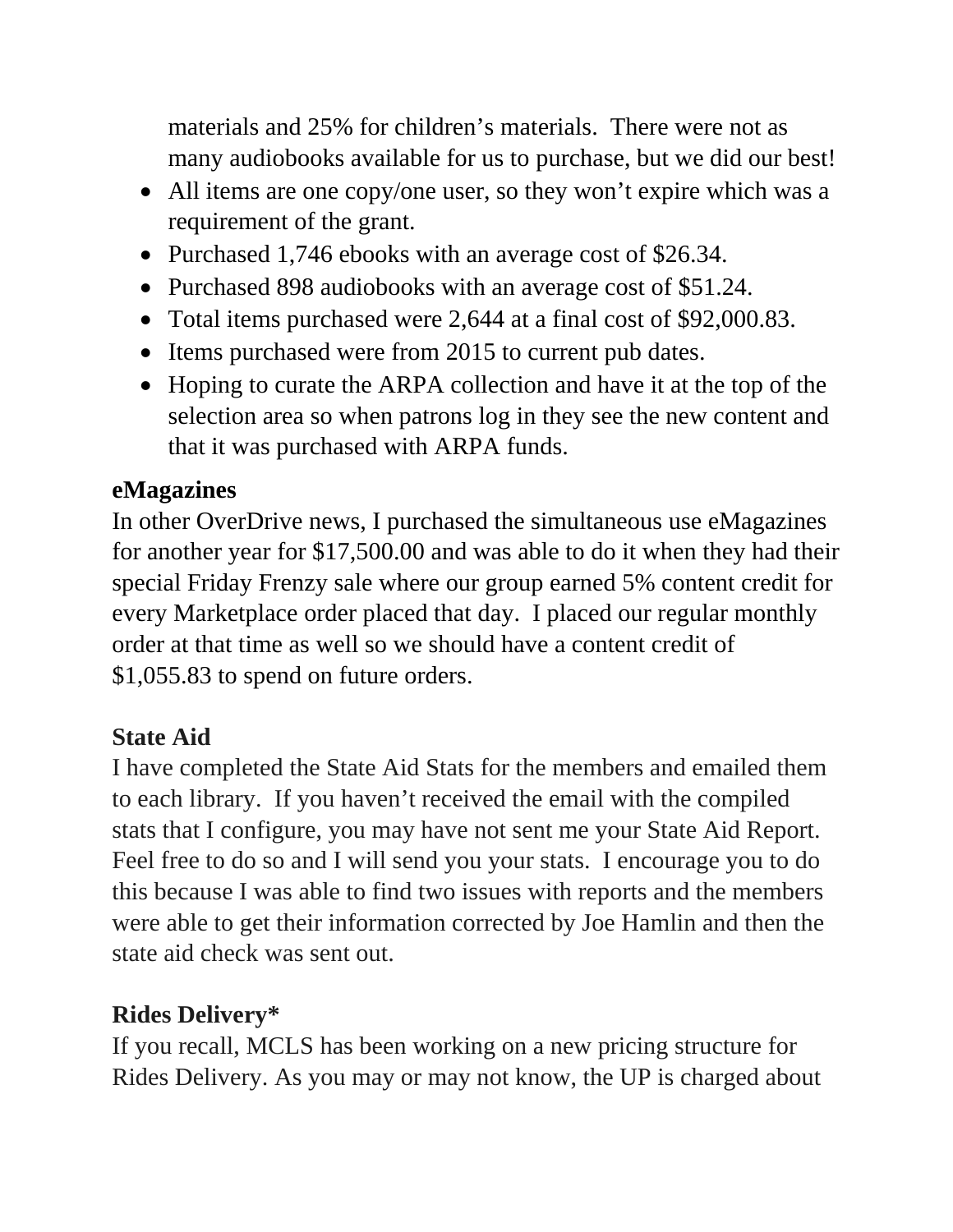35% more for delivery than the LP. There is a new pricing structure on MCLS's website, and based on my calculations, it appears delivery will cost us about \$8,000.00 less next year!

### **MLA ThinkSpace**

Our next meeting is in person on May 18-19 in Boyne City. On May 20 is our MCDA Partner's meeting in Lansing. So, I will be out of the office from Wednesday, May 18-Friday, May 20.

# **Michigan Cooperative Directors Association (MCDA)**

I hope you have signed up for Zingerman's Customer Service program sponsored in part by the MCDA. It is scheduled for May 11 from 10-1 and seating is limited.

### **TechSparks 2022**

Fourteen members attended the Cybercrime TechSparks program presented on March 18. Our next TechSparks will be on May 27 at 2 pm. The topic is How to Take Care of Yourself (and others) with Technology. More information will follow.

# **VOX Books Purchase**

Please let me know by Thursday at 4 pm if you will be ordering VOX Books for their current promotion. It is a 15% discount on each book and free shipping if we had 20 or more books to order, which we do. Ruth Steele at Rawson Memorial Library graciously offered to be the ship to contact and will send out the books to those who ordered. White Pine will take care of paying the invoice and then billing the libraries.

### **Equity v Equality**

The Equity v Equality webinar held on March 3 and was presented by TLN provided an overview presentation of structural racism in libraries